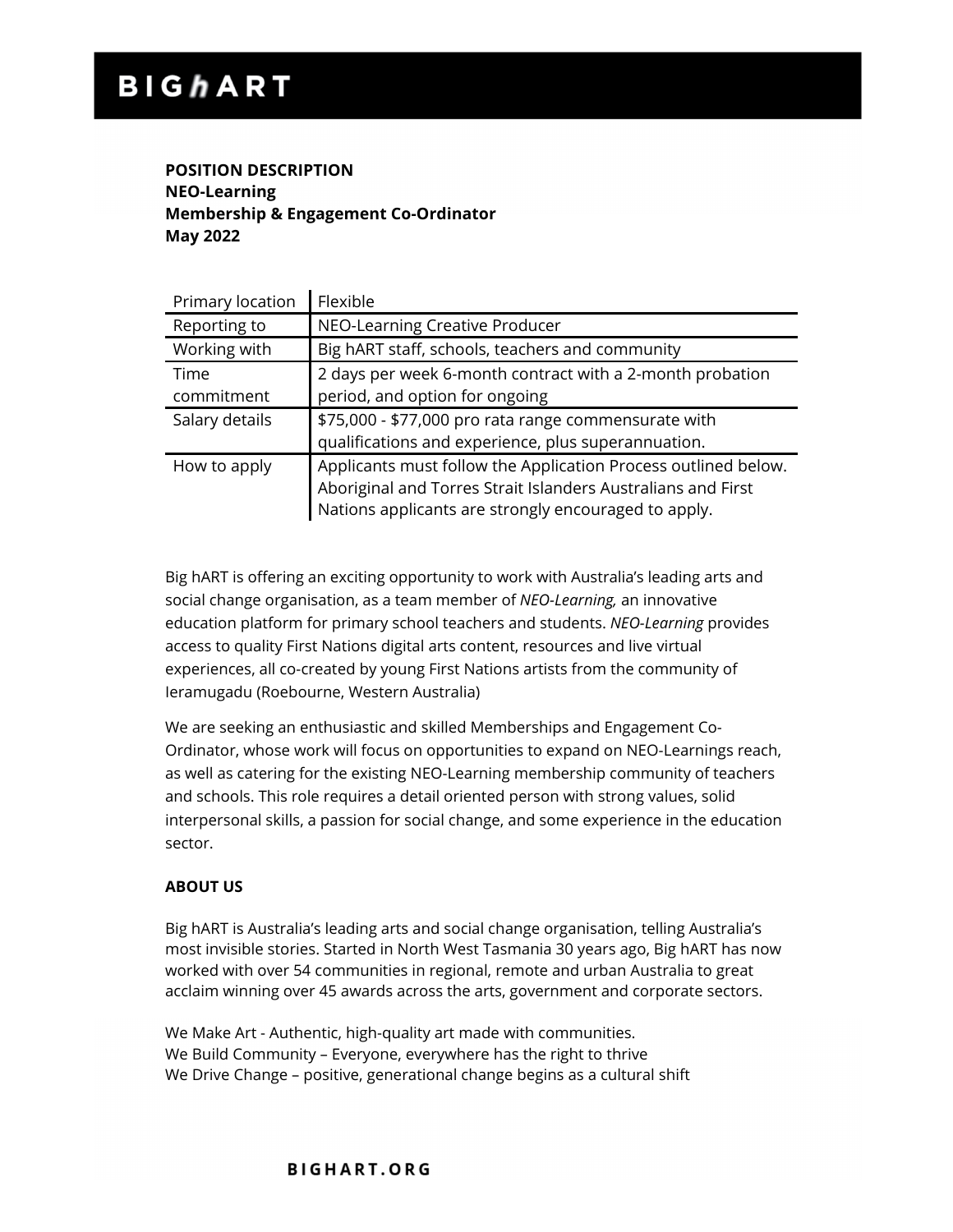Big hART began working in Roebourne (Ieramugadu), in the Pilbara region of Western Australia in 2010, at the invitation of the Roebourne community.

The *New Roebourne* project is built on successful community collaboration and comprises a suite of workshops, concerts, video, digital art and music programs delivered simultaneously to build community skills, resilience and pride. The project is dependent on our ongoing dialogue with Elders in the community and strong partnerships with local Aboriginal organisations.

*NEO-Learning* builds on the work of New Roebourne, and amplifies it nationally. An education platform for all Australian primary schools, *NEO-Learning* is run in partnership with the community and is available to students from all backgrounds. All the content on the platform is co-created in the Digital Lab on Ngarluma country. Young people create incredible art, and build skills in the lab, mentored by highly skilled digital artists and this work is then shared nationally.

The platform aims to empower teachers to feel confidence, so that we can deliver First Nations content in the classroom together. *NEO-Learning* champions the voices and work of young community members from Roebourne.

Big hART acknowledges the Traditional Owners of the lands in which we work. We pay respect to Elders past, present and emerging. Always was, always will be Aboriginal Land.

#### **KEY AREAS OF RESPONSIBILITY**

#### *Engagement:*

- Develop and implement strategies to increase the membership reach of *NEO-Learning* nationally
- Support the development of project materials that outline the membership benefits and offers of the *NEO-Learning* project
- Engage in events and networking opportunities, including but not limited to the education sector, to raise awareness of the NEO-Learning platform

*Memberships:*

- Support communications with current and new NEO-Learning members, including project updates, Professional Development, membership queries, bookings, and welcome sessions
- Support the delivery of virtual classroom offerings through school and teacher liaison

*Project administration:*

- Support with ongoing funding acquittals and reporting
- Assist with program administration where required
- Work with Big hART publicist to support the NEO-Learning project media needs